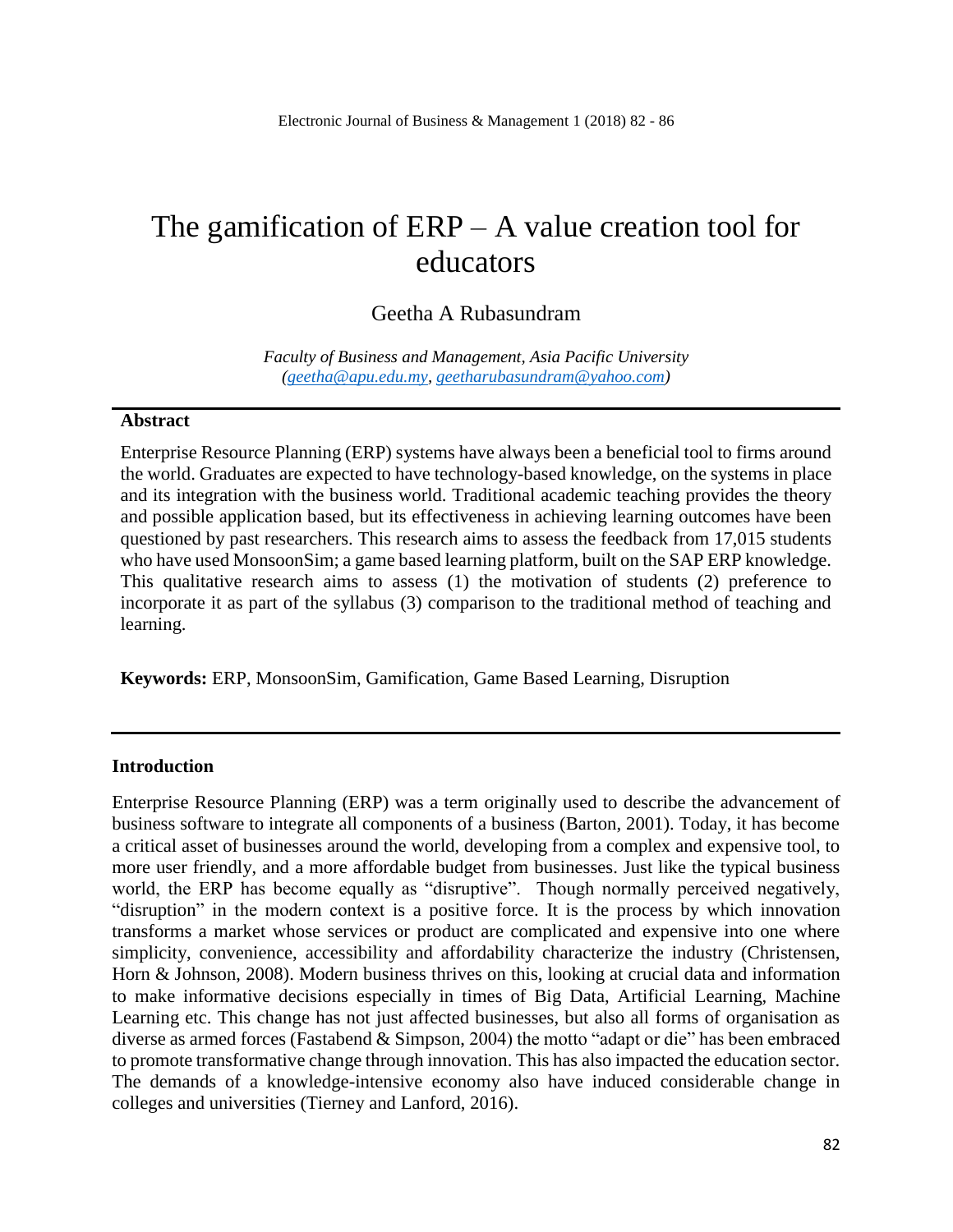## **Disruption in the Education Sector**

The typical teaching and learning education environment has largely been about lectures, assignments, tests and exams. Although, it may have been sufficient in the past, the current generation of graduates unemployed is a cause of concern and reflect the urgent need for change in the education sector. Although, there could be other factors that impact the unemployment rate, a key issue raised is that formal education is not producing people to take on jobs, as there seems to be a gap between the requirements of the industry and the skills and knowledge of the fresh graduates.

As much as it is a concern, the distress is more towards what has been done to curb this phenomena? An article in The Times Magazine in 2006, titled "How to build a student for the 21<sup>st</sup> century?" raises key questions on whether an entire generation will fail to make the grade in the global economy because they can't think their way through abstract problems, work in teams, distinguish good information from bad or speak a language other than their own. Moving forward to 2017, the prediction has come through in more than one way. An article in Forbes (2014), highlights two lacking skills, professional communication and the inability to critically analyse a situation to arrive at a viable situation.

In order to bridge this gap, significant changes need to be made to the education sector. Business schools have been criticized both on the outdated process as well as the irrelevance of the management theory being taught to students (Avramenko, 2012). Likewise, Moratis, Hoff, and Reul (2006) identified relevance and development of innovate learning methods for educating students as two major challenges facing management education.

## **The Gamification of ERP as a "disruptive" teaching and learning tool**

As mentioned earlier, ERP has become an integrated system, reflecting the environment, process, controls, documents, transactions, etc. of a business. Graduates are expected to have exposure to ERP systems, as one of the key critical skills of employment. Hence, most education providers may recommend students to focus purely on getting certificates based on the typical popular modular based ERP platforms, as per the typical teaching and learning methodology. However, a key question arises on whether undergraduates are able to truly grasp the magnitude of information and processes that are embedded within the system, and to apply the concepts and knowledge gained over their undergraduate studies. Léger (2006) identifies the lack of Information Technology (IT) experience as one of the major barriers in teaching ERP concepts to business students. In addition, students struggle with the understanding of the importance of business integration utilizing ERP systems. Springer and Borthick (2004) believe that students need opportunities to learn to solve problems by constructing their own representation of the situation and creating their own understandings of what it means to develop and present acceptable solutions.

Although the ERP systems have definitely become more user friendly, undergraduates would need to have an overall idea of application based on the need and requirement of the firm, which can be diverse depending on the industry and product or service. Lacking corporate experience, with perhaps minimal exposure through their internship, may just enhance the challenges faced by the students in including ERP certifications and applications to their resumes.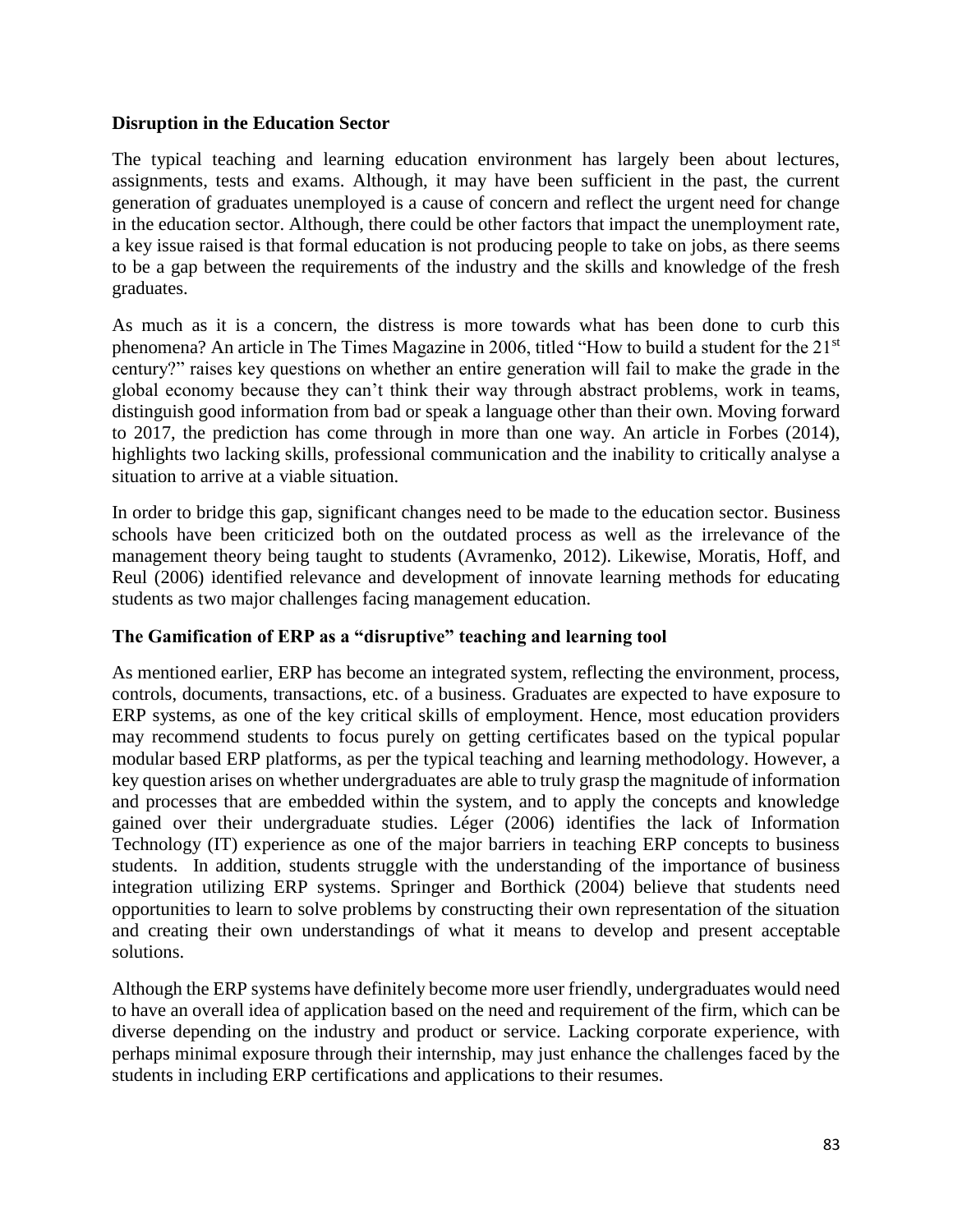A solution to this would be the "gamification" of ERP systems and to subsequently use it as Game Based Learning (GBL). The terms "gamification" and "GBL" have been interchanged by many researchers and articles. However, distinctions remain between the two terms, regardless of the similarities. GBL relates to the use of games to enhance the learning experience in comparison to gamification, which is the idea of adding game elements to a non-game situation (ASCD, 2015). Ispring (2017) enhances the discussion of the gamification terminology by including four (4) concepts: mechanics, reward, measurement and behaviour. Walters, Coalter, and Rasheed (1999) concluded from their research that simulations are an effective tool in a classroom and allowed students in a business policy course to implement strategic concepts with some degree of realism. Furthermore, the study noted that "business games and simulations appear to be an effective pedagogical tool at the undergraduate level" Therefore, GBL in this research aims to use the gamification of ERP to teach students to have critical thinking skills using scenario building and strategy setting, work in teams with time constraints, applying business theory to practice, and understand the overall concept of ERP and business skills.

# **Methodology**

This research is qualitative, and aims to assess the perception of students who have been exposed to GBL, through the gamification of the ERP system. The platform that was selected to be used for this research is the MonsoonSim ERP software. Key reasons on why this platform was selected include its ability to simulate various business environment, clear criteria of goals and measurement (scoring matrix) and its capacity to motivate creativity and innovation to achieve sustainable strategies, yet flexible enough to react to market conditions. It is built on the idealogy and framework of the SAP ERP system, which is a popular ERP system worldwide.

Using this platform, students experience managing virtual companies in real time, using twelve (12) integrated business modules – Finance, Production, Material Requirements Planning(MRP), Warehousing and Logistics, Forecasting, Procurement, Asset Maintenance, Retail, Wholesaling, Marketing, Customer Service, and Human Resources. The students are grouped in teams of five (5) and each play a crucial role of discussing and deciding the strategy forward, and updating the group members on their actions. Various scenarios can be built based on the market mechanism in place depending on the actions of the groups (competitors), and the resolution put in place by the administrator, which can range from a simple business to a complex multi-product, multiconsumer and multi-country scenario.

In order to assess the impact of using this platform, the researcher assessed the feedback mechanism in place, which was the online questionnaire filled by 17,015 students after using MonsoonSim ERP and interviewed two lecturers who had incorporated it within their business modules.

# **Results and Discussion**

Both groups (lecturer and students) had positive feedback on using the MonsoonSim ERP as a GBL. The lecturers both agreed that the module learning outcomes had been achieved, which clearly incorporated the need to understand the various business strategies, application to market based scenarios and incorporating critical thinking skills. Students were able to understand the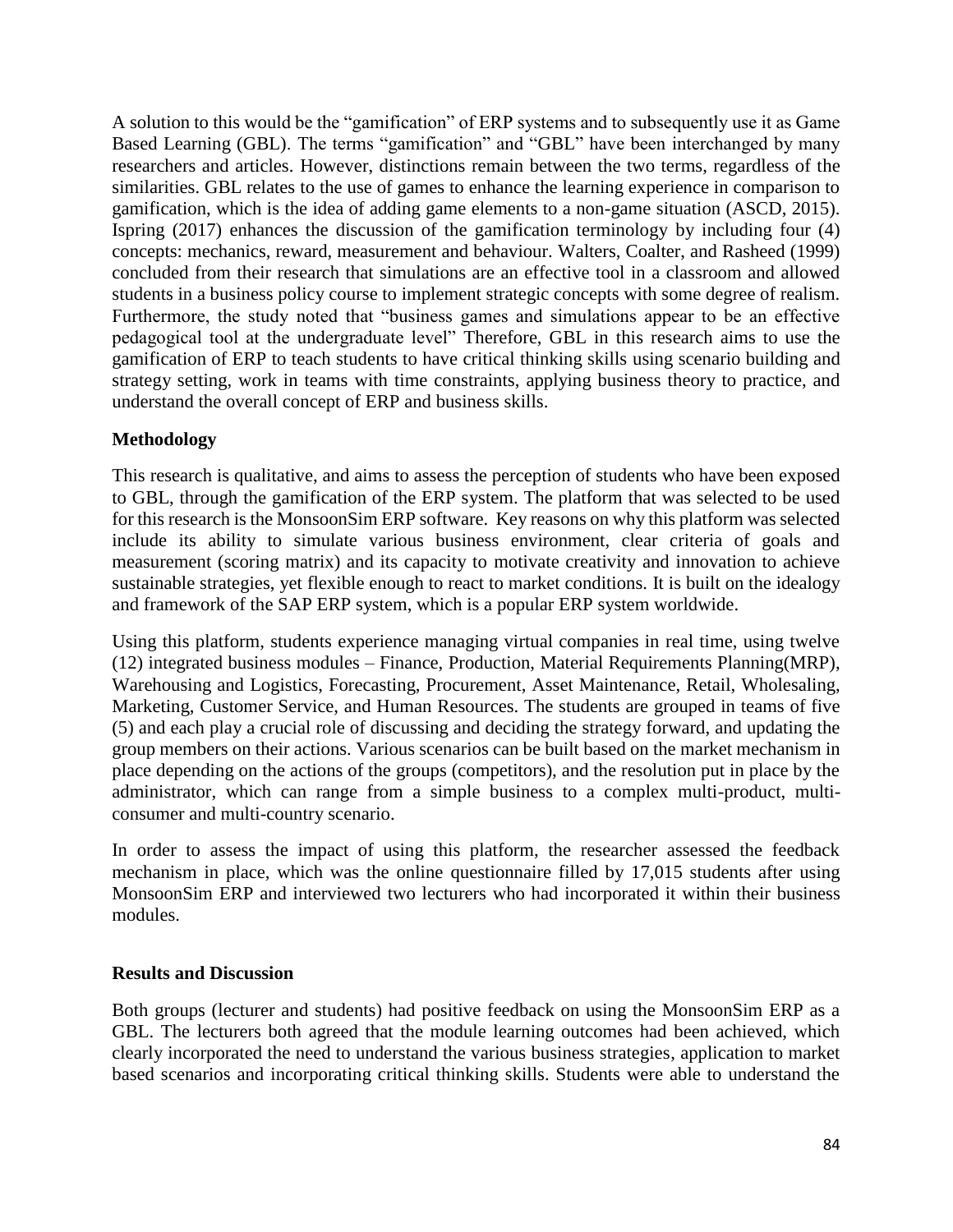complexities of the business such as inventory management, pricing, demand and supply, competitor and market driven changes etc.

It was also encouraging for them to see the evident student's motivation and enthusiasm. Since this was an open platform where multiple games could be played during the semesters, the students did not seem to tire of the game, and instead had requested the lecturer's to increase the number of games, including over weekends and nights.

Another aspect that the lecturers agreed on as a plus point for the overall success of including this platform was the clear idea of the scoring matrix. The ability to select a purely profit based matrix or a mixed matrix based on cash flow or profit and other elements, appealed to the lecturers. Likewise, the different levels and modules enhanced the learning process depending on the student's level of knowledge. The students were from various backgrounds, and not limited to purely business students. Students from engineering and Information Technology (IT) were also part of the assessed group, and at times, were more successful in managing the business in comparison to the business students.

Similar feedback was received from students as well. The students indicated strongly that they preferred this method of teaching and learning, in comparison to the traditional style of lecture slides and theory. Due to the critical thinking skills and scenario building, the students were able to relate better to the integration of department, processes, business environment and technologies. At the same time, the groups that scored better also claimed that clear strategy setting and communication were key to their success. The challenge of beating the rest of the competitors (groups) within the game setting made it fun, challenging and taught the students to interact and work within their group. The students also were not intimidated by the game or the mechanism behind the game since there were different levels of guided learning. Also, with the ability to practice more, and with the assistance of their lecturers and team mates, they were comfortable with the pace of the games, encompassing different speeds of learning and balancing the requirement for traditional classroom style and experiential learning. The students also found that this integrated approach of teaching and learning made the application between lecture slides, theory and practical business environments more effective.

## **Conclusion**

Technology plays a significant role in modern education. Disruption and innovation impacts every industry, including education. Therefore, educators need to keep abreast of the latest technology as well as the best possible way to implement new styles of teaching and learning in order to motivate students to higher levels. Modern learners interact with multi-sensory touchscreens at a very early age, and this could have a positive impact on student's readiness to learn due to its fun based learning. Although the generation gap between academics and students is evident, with some academics reluctant to bring in "somewhat trivial games" as part of their teaching methodology, an open mind is required in order to encompass the growing trend. Both the academics and students feedback from this research reflect the glowing optimism of this GBL – gamification mix, and can indeed be considered a success story. Academics who successfully incorporate relevant GBL and the gamification of technology can definitely be assured of the sustainable value creation in their classroom and modules, impacting the key skills of their students and future employability.